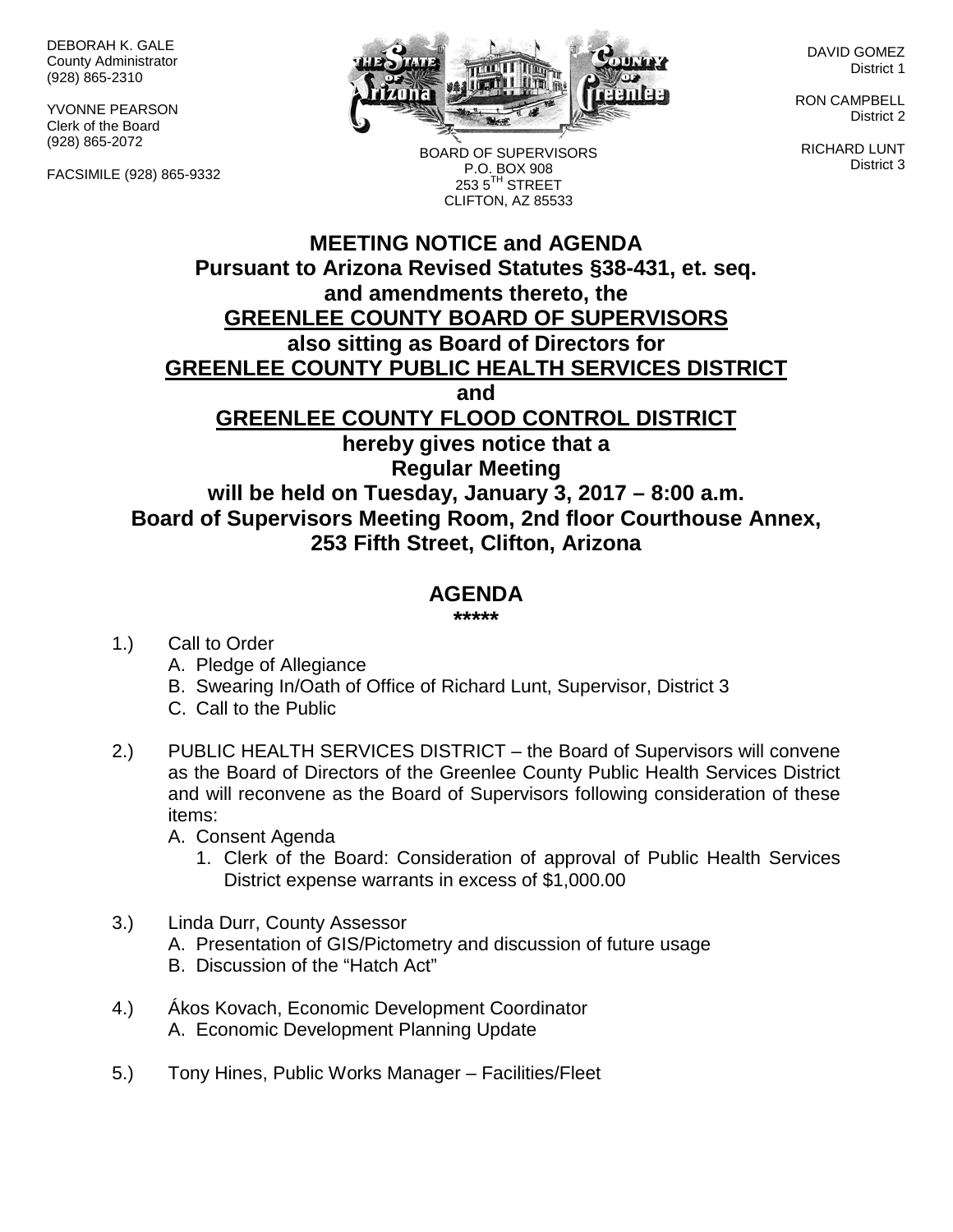- A. Consideration of award of bid for the purchase of one (1) 2017 4X4 1 Ton 4 door pickup for the Public Works - Roads Division
- B. Consideration of award of bid for Greenlee County Jail Flat Roof Restoration
- 6.) Election of the Greenlee County Board of Supervisors Chairman and Vice Chairman for 2017
- 7.) Consideration of approval of Greenlee County Board of Supervisors 2017 Tentative Meeting Dates, Times and Posting Locations pursuant to Arizona Revised Statutes §11-214
- 8.) Consideration of the County Supervisors Association (CSA) Legislative Policy Committee Member representing Greenlee County
- 9.) Kay Gale, County Administrator
	- A. County and State budget and legislative issues
	- B. Calendar of Events
- 10.) Consent Agenda
	- A. Clerk of the Board: Consideration of approval of minutes to previous meeting – 12/20/2016
	- B. Clerk of the Board: Consideration of approval of expense warrants in excess of \$1,000.00 – Voucher 1046; 1047
	- C. Clerk of the Board: Consideration of approval of Employee Transaction Form – K. Varela, Administrative Assistant
	- D. Public Works Manager Roads: Consideration of approval of Employee Transaction Form – T. Medina, Operations Tech II
	- E. County Sheriff: Consideration of approval of Employee Transaction Forms E. Ellison, Chief Deputy Sheriff; J. Vaughn, Patrol Lieutenant; J. Hoglan, Jail Commander; R. Manuz, Detention Lieutenant
	- F. Superior Court Judge: Consideration of appointment of Judge Pro Tempore Honorable Kimberly Corsaro; Honorable Allan C. Perkins; Honorable D. Corey Sanders; and Honorable Gary Scales effective July 1, 2017 and ending June 30, 2018
	- G. Superior Court Judge: Consideration of appointment of Ricardo Guerena as Justice of the Peace Pro Tempore effective January 1, 2017 and ending December 31, 2017
	- H. County Librarian: Consideration of approval to apply for the 2017 Library Services and Technology Act (LSTA) Grant funding in the amount of \$60,025.00 with no matching funds requirement
	- I. County Administrator: Consideration of approval of the County Fair Agreement with Turf Paradise for conducting horse races on behalf of Greenlee County for 2017, 2018, 2019 and 2020